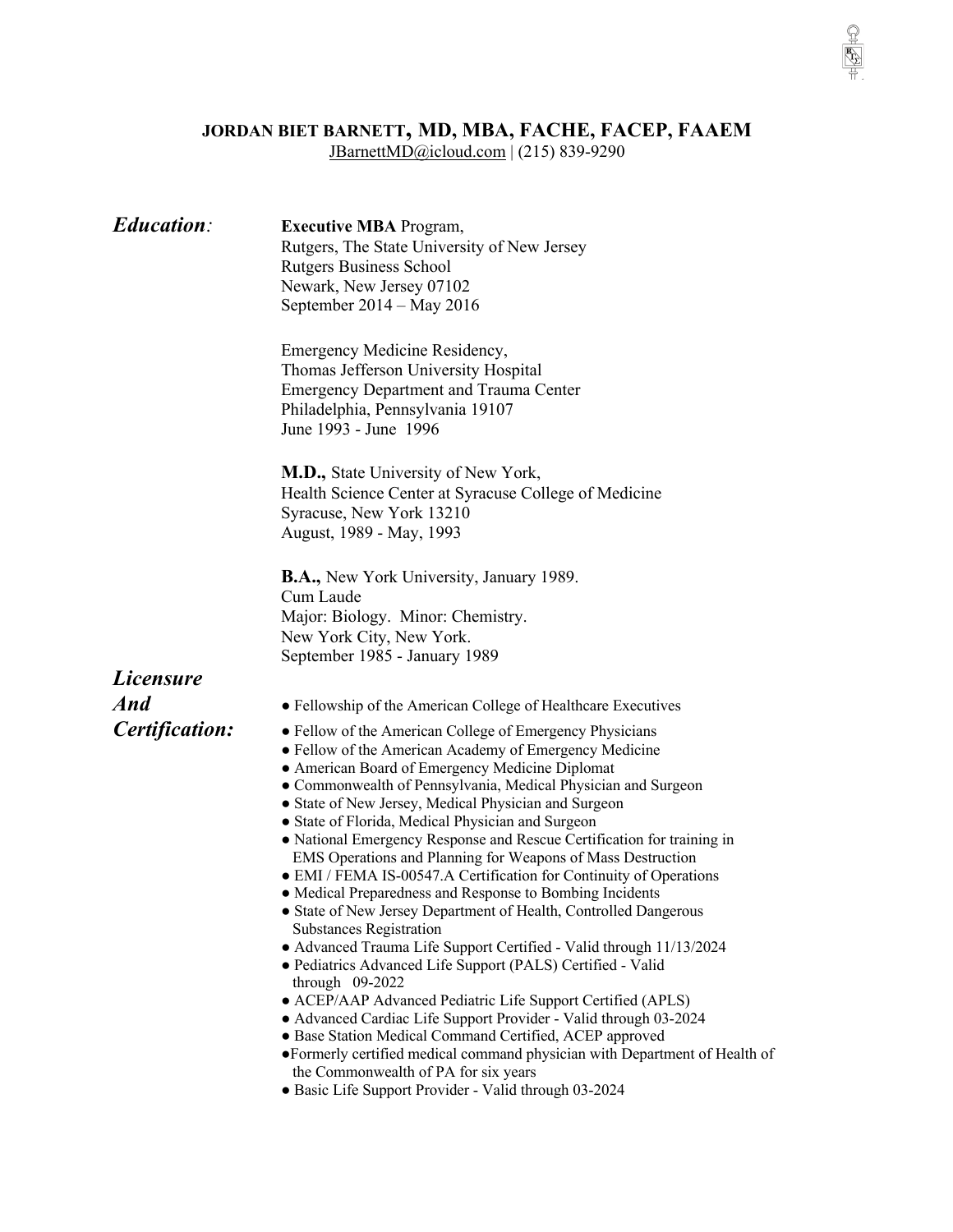## *Hospital Appointments:*

| May 2005 to<br>Present            | Virtua Willingboro (Formerly, Lourdes Medical Center, Burlington Division<br>and Deborah Heart And Lung Campuses. Name change July 2017).<br><b>Emergency Department Physician.</b><br><b>Emergency Physician Associates - Emergency</b><br>Physician Associates/Team Health.<br>Working as an Emergency Medical Physician in a community Medical Hospital.<br>This facility is the regional Psychiatric Evaluation Facility and Rape Crisis<br>Center.                                                                                                             |
|-----------------------------------|---------------------------------------------------------------------------------------------------------------------------------------------------------------------------------------------------------------------------------------------------------------------------------------------------------------------------------------------------------------------------------------------------------------------------------------------------------------------------------------------------------------------------------------------------------------------|
| January 2005 to<br>March 12, 2005 | Women's Medical Hospital. Interim Chairman of the Department<br>of Emergency Medicine and Emergency Department Physician.                                                                                                                                                                                                                                                                                                                                                                                                                                           |
|                                   | Accepted the position of Chairman at Women's Medical Hospital,<br>formerly the Medical College of Philadelphia, during a period of restructuring<br>after financial difficulties. Served on a number of committees, including<br>Chairman to the Patient Safety Committee. Secondary to bankruptcy and<br>subsequent insolvency, the hospital closed March $12th$ , 2005. As per the<br>stipulations of the contract, was transferred to Roxborough Memorial hospital as a<br>Emergency Medicine Physician effective April 2005 whilst seeking other<br>employment. |
|                                   | <b>December 1999 through December 2004 are all within the Temple Health System.</b>                                                                                                                                                                                                                                                                                                                                                                                                                                                                                 |
|                                   | <b>Restructuring of the health system with hospital closures/Reorganization</b><br>resulted in the following three entries - All within Temple's system.                                                                                                                                                                                                                                                                                                                                                                                                            |
| July 2000 to<br>December 2004     | Northeastern Hospital, Philadelphia - Temple University Health<br><b>System. Associate Director of the Department of Emergency</b><br>Medicine and Emergency Department Physician.                                                                                                                                                                                                                                                                                                                                                                                  |
|                                   | Accepted transfer by Temple University to the position of Assistant Director of the<br>Department of Emergency Medicine of Northeastern Hospital during a period of<br>system-wide restructuring. As part of this restructuring plan, Emergency Services<br>at Northeastern hospital, and the Emergency Department facility in particular,<br>were expanded. Additionally Temple University is increased its' maternity and<br>children's health services at this facility, thereby leading to increased patient                                                    |

| January 2000 to  | Episcopal Hospital, Philadelphia - Temple University Health             |
|------------------|-------------------------------------------------------------------------|
| <b>July 2000</b> | <b>System.</b> Interim Chairman of the Department of Emergency Medicine |
|                  | and Emergency Physician to a 23,000 volume Emergency Department.        |

volume and flow through the ER.

Had taken on the responsibility with Temple University in rebuilding the Emergency Department in terms of staffing and resources during a period of general restructuring of the Temple Health System. Had provided direction in patient management for the Emergency Department attending and nursing staff, pending transfer to Temple University when in-patient bed utilization had been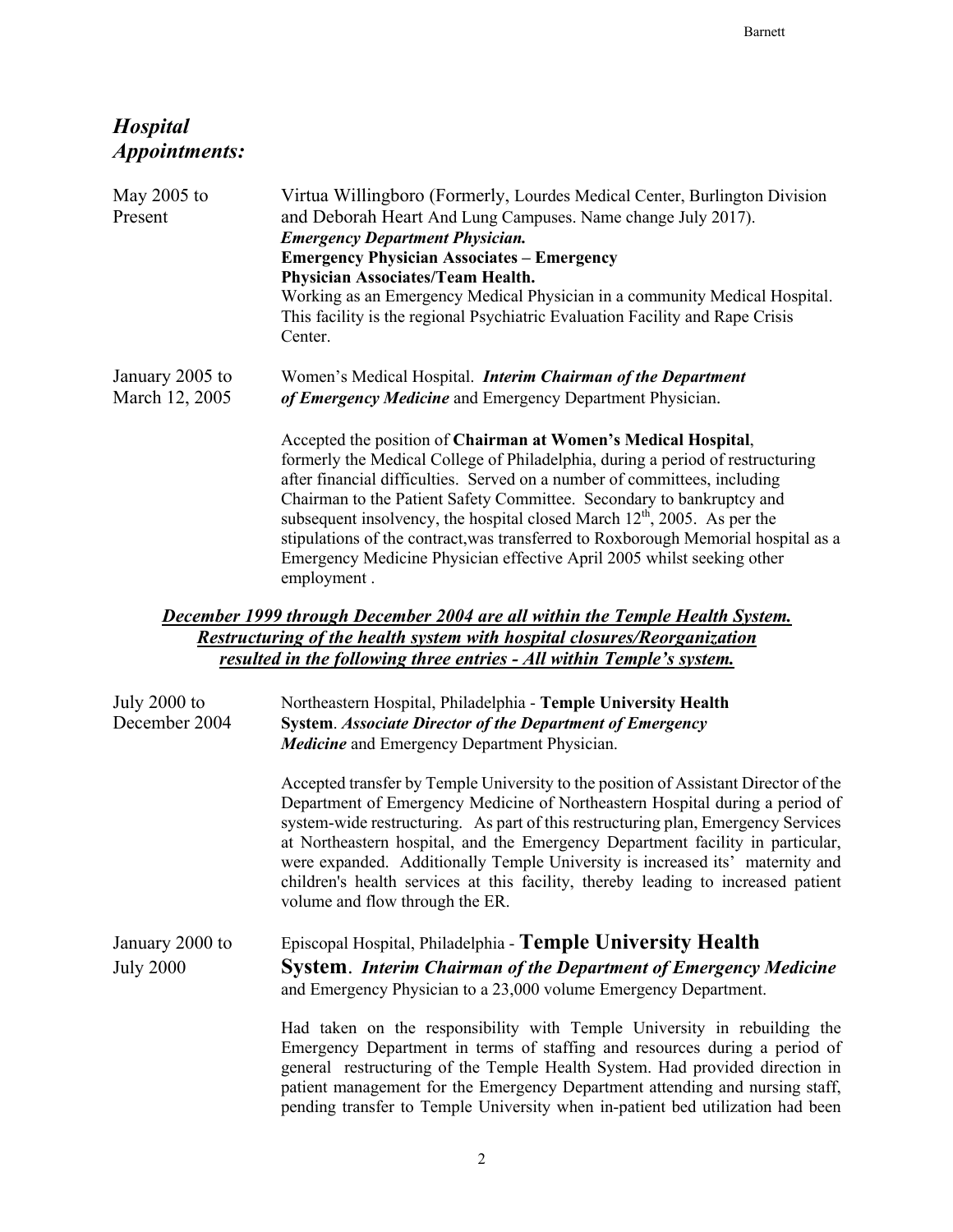exceeded. Had initiated the process of revamping charting to improve compliance with HICFA guidelines and reverse the pre-existing 90% down-coding estimated by *Healthcare Business Resources.* Had personally and actively pursued and instituted the modernization and computerization of bilingual patient discharges from pre-existing handwritten instructions, thereby improving patient understanding and lowering physician liability. Had set up a computerized onsite and online-reference library, including multiple hyper-links to various sites, including MEDLINE, MICROMEDEX, and various "ANNALS," for physician use in the ED to offset the loss of in-house consultants. Had actively taught residents and medical students as a regular attending for "Morning Report" and had been lecturing on various topics. Had personally overseen the reaccreditation of Episcopal as a Base Command Facility. **Was Functioning as Episcopal Hospital's Liaison to the City of Philadelphia Republican National Convention-2000 EMS disaster planning committee.**

June 1999 to Episcopal Hospital, Philadelphia, Pennsylvania - **Temple University** December 1999 **Health System**. *Deputy Director of the Emergency Department* and Emergency Physician, in addition to Base Command Physician to a 23,000 volume urban community hospital and rape crisis center for the City of Philadelphia.

> Initially hired by Episcopal hospital prior to Temple's Acquestion in the role of Deputy Director for the Department of Emergency Medicine. After Temple bought the hospital, functioned in a capacity above that of the above job title secondary to the consequences of a nursing strike following this merger in July, 1999. These consequences included the resignations of the CEO of the hospital and a significant reduction in hospital resources, with subsequent resignations of attending staff from various departments. As a result, had to making presentations and appeals to the medical staff assembly, in addition to Episcopal and Temple University administrations, to advocate for the needs of the Emergency Department patients and staff in order to keep the Emergency Department fully operational. Also had to coordinate as administrator-on-call for the transferring out of critically ill patients to other facilities having intensive care capabilities. Additionally, had to provide support for ED attending staff in the prolonged management of critically ill patients too sick to transfer, freeing them up to resume management of the rest of the Emergency Department. Throughout this period, had been transitioning into the role of interim director pending the formation of a search committee by Temple Administration.

| June $1996$ to     | West Jersey Hospital - Voorhees Division. (Now Virtua)                                                                                                                                                                  |
|--------------------|-------------------------------------------------------------------------------------------------------------------------------------------------------------------------------------------------------------------------|
| June 1999/Per Diem | <b>Emergency Physician Associates/ Team Health</b>                                                                                                                                                                      |
| To July 2012       | Emergency And Base Command Physician to Virtua/ West Jersey Hospital's<br>Mobile Intensive Care Units and Southstar - Southern New Jersey's<br>Medical Support Helicopter.                                              |
|                    | Functioned as an emergency physician in a 35,000 plus annual volume ED with<br>daytime double and night-time single physician coverage. This<br>Emergency Department also handled the primary volume of the West Jersey |

Hospital system's pediatric and obstetric/gynecologic volume. This was a result of the other three campuses not have those resources present at those locations.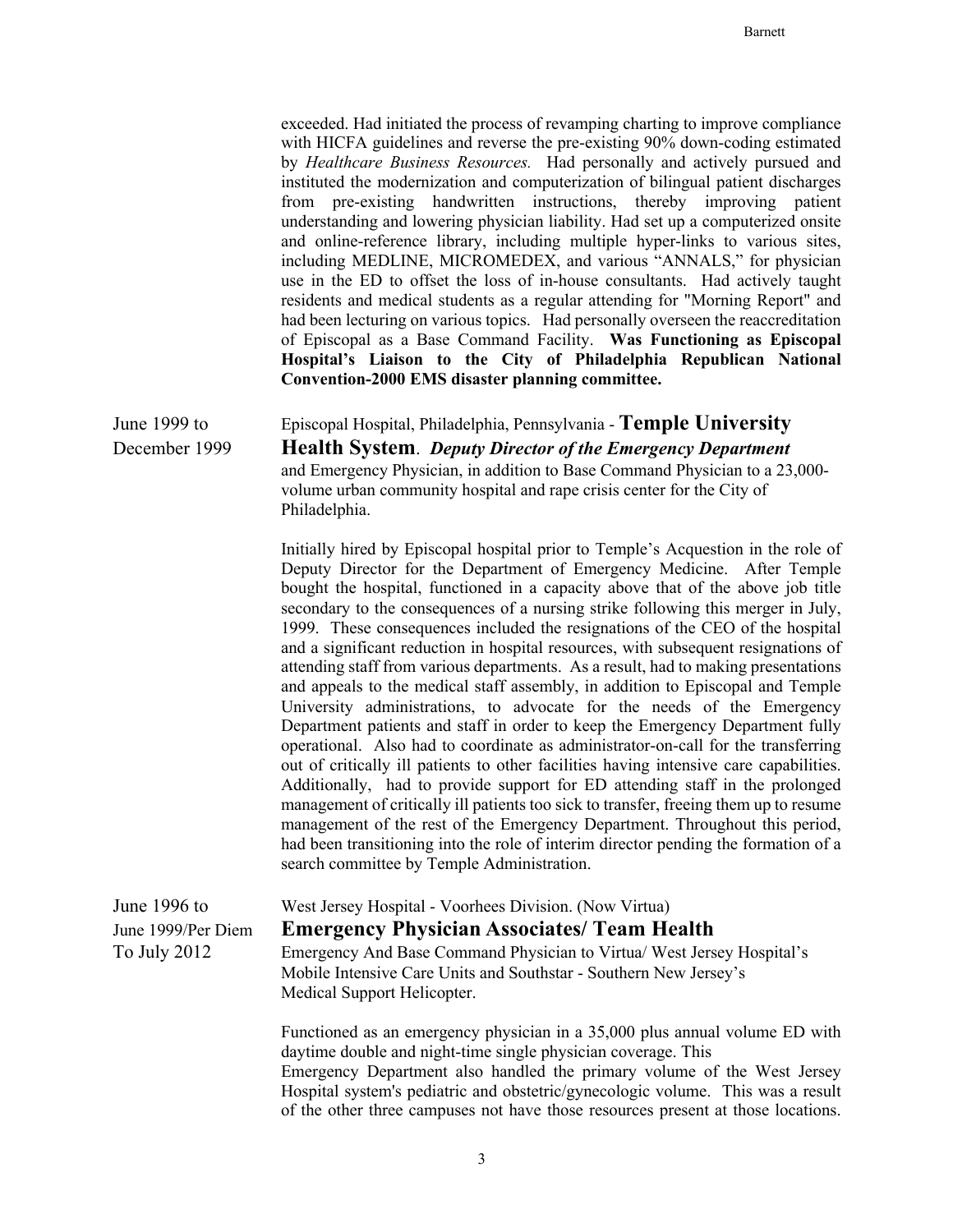|                                   | Also was an instructor to the Family Practice and Podiatric residents during their<br>rotations through the Emergency Department.                                                                                                                                                                                                                                                                                                                                                                                                                                                                                                                                                                                                                              |
|-----------------------------------|----------------------------------------------------------------------------------------------------------------------------------------------------------------------------------------------------------------------------------------------------------------------------------------------------------------------------------------------------------------------------------------------------------------------------------------------------------------------------------------------------------------------------------------------------------------------------------------------------------------------------------------------------------------------------------------------------------------------------------------------------------------|
|                                   | As Medical Command to West Jersey Hospital's MICU system, provided medical<br>command for all advanced life support activities in the southwest New Jersey<br>region. Provided in-field guidance to the paramedics in both medical and trauma<br>management. Subsequently was responsible for notification and coordination with<br>the assorted receiving facilities.                                                                                                                                                                                                                                                                                                                                                                                         |
|                                   | As Medical Command to SouthStar, coordinated and provided medical direction<br>for trauma transports as well as "on-scene" trauma management pending an "on-<br>air patch" through to Cooper Regional Trauma Center. Additionally provided<br>medical command for "IHOPs" of critically ill patients too sick to be managed at<br>a given facility during their in-flight transfer to tertiary care centers in the<br>Southern New Jersey and Philadelphia region.                                                                                                                                                                                                                                                                                             |
| December 1995<br><b>June 1996</b> | Episcopal Hospital, Philadelphia, Pennsylvania. Emergency Medicine<br>Physician and Base Command Physician to Level II Trauma<br>Center. A 23000 volume single physician coverage facility. Episcopal is also<br>one of Philadelphia's primary rape evaluation Centers.                                                                                                                                                                                                                                                                                                                                                                                                                                                                                        |
| June 1993 to<br><b>June 1996</b>  | Emergency Medicine Resident Physician.<br>Thomas Jefferson University Hospital, Philadelphia, PA.<br>Trained for board specialization at a Level One trauma center in central<br>Philadelphia. Training over the three years included Intensive Care (two<br>full rotations split between Methodist Hospital in South Philadelphia and<br>Thomas Jefferson University Hospital), Surgery, Trauma Surgery at both<br>Cooper and Thomas Jefferson University Trauma Centers, Oral Surgery,<br>Emergency Medicine, Anesthesia, Dermatology, Pediatric ICU, EMS,<br>Sports Medicine, Heart Station, Gynecology, Pediatrics, Pediatric<br>Emergency Medicine at Saint Christopher's Hospital for Children, Cardiac<br>Critical Care, Obstetrics, and Ophthalmology. |

## *Other Concurrent and related Employment:*

| April $2016$ to | Urgent Care Physician, Mount Laurel Urgent Care/Atlanticare                                                        |
|-----------------|--------------------------------------------------------------------------------------------------------------------|
| April 11, 2018  | Work on a as needed basis in the Urgent Care clinics in South Eastern NJ.                                          |
| May $2012$ to   | <b>Medical Director for Emergency Services, Township of Mt Laurel,</b>                                             |
| Present         | New Jersey.                                                                                                        |
|                 | Provide Medical Direction and consultation to Township Police,<br>Fire Department, and Emergency Medical Services. |
| Dec $2010$ to   | <b>Partner/Principal EMS Consultant Group</b>                                                                      |
| Present         | (www.EMSConsultantGroup.com)                                                                                       |

Principal and senior partner of consulting firm catering to public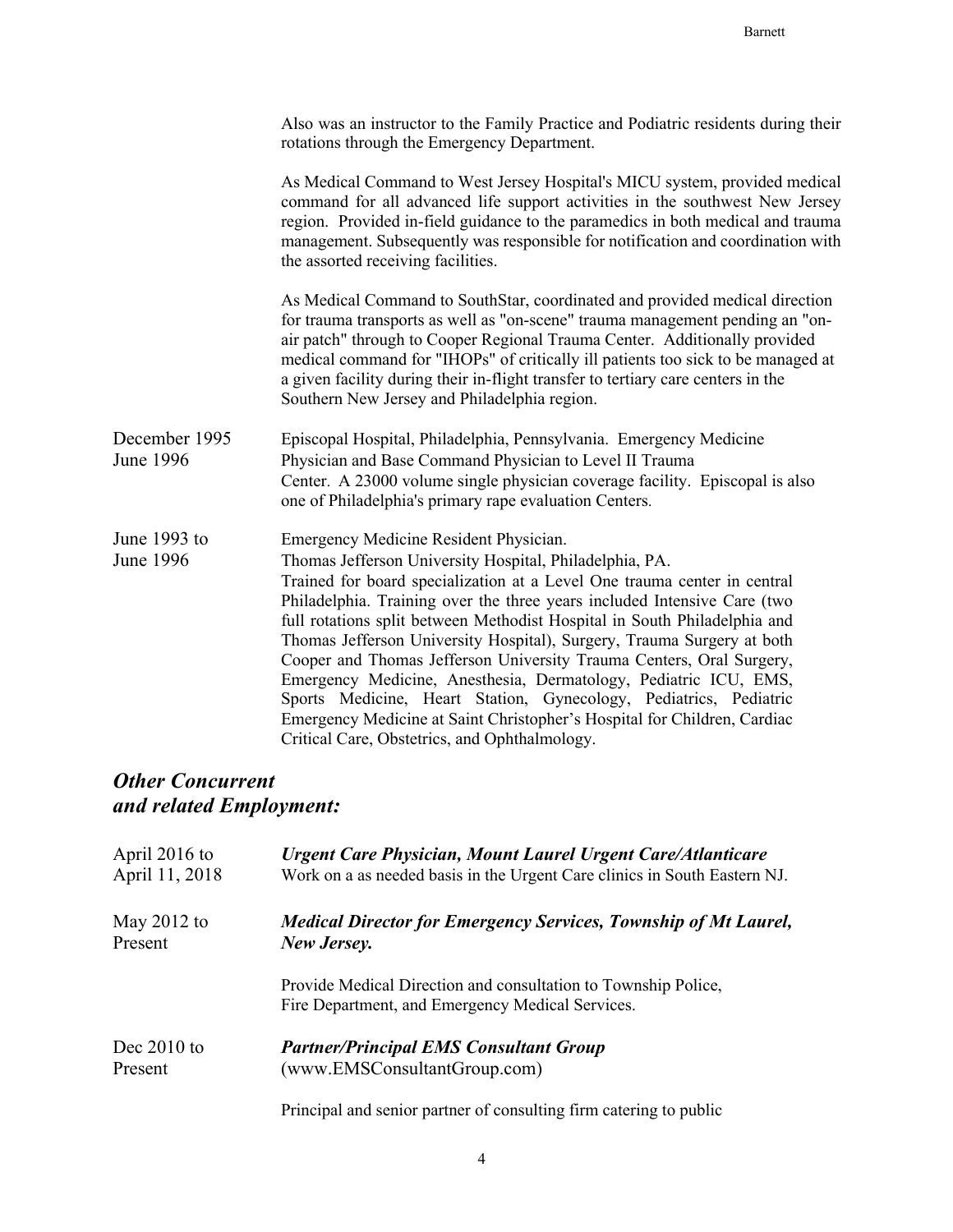|                              | and private safety and Emergency Medical Service Organization.<br>Company provides staffing solutions, educational programs,<br>protocol development, administrative assistance, medical direction,<br>quality assurance services and reviews, screening services,<br>government compliance, workplace training, as well as third party<br>independent medical review for inusrnace liability protection.                                                              |
|------------------------------|------------------------------------------------------------------------------------------------------------------------------------------------------------------------------------------------------------------------------------------------------------------------------------------------------------------------------------------------------------------------------------------------------------------------------------------------------------------------|
| April 2008 to<br>Present     | Dean of the Philadelphia Job Corp EMS Program<br>Oversaw and developed EMS programs for EMT training, manage skill<br>testing compliance and interact with EMS councils and onsite hospital<br>training for EMT candidates.<br>• Implemented the EMT certification program, the most successful<br>program in agency history, by partnering with the regional EMS<br>council to identify staffing needs and hire the facility director and the<br><b>EMS</b> education |
| July $2004$ to<br>March 2013 | Atlanticare Urgent Care. Urgent Care Physician<br>Worked on a part-time basis in the Urgent Care clinics in South Eastern NJ.                                                                                                                                                                                                                                                                                                                                          |
| December 1999<br>Present     | <b>Medical Command Director   Advisor for Advanced Life Support</b><br><b>Services</b> Independent Contractor                                                                                                                                                                                                                                                                                                                                                          |
|                              | Since December, 1999, I have been providing Medical Director/Command<br>Services for a wide range of medical transport companies and hospitals.<br>Some of these companies and roles include:                                                                                                                                                                                                                                                                          |
|                              | • Medical Director for the paramedics of Art of Life Ambulance<br>(April 2007 to present)<br>• Medical Director for Patriot Ambulance                                                                                                                                                                                                                                                                                                                                  |
|                              | (August 2005 to July 2012)<br>• Medical Command Director for Medhealth Ambulance<br>(April 2003 through December 2006)                                                                                                                                                                                                                                                                                                                                                 |
|                              | • Medical Director for Physicians Choice Ambulance                                                                                                                                                                                                                                                                                                                                                                                                                     |
|                              | (Dec 1999 until merger with Network Ambulance in April 2003)                                                                                                                                                                                                                                                                                                                                                                                                           |
|                              | • Medical Director for Heartline Ambulance (April 2002 until<br>merger with Network Ambulance April 2003)                                                                                                                                                                                                                                                                                                                                                              |
|                              | • Interim Medical Command Director for Children's Hospital of                                                                                                                                                                                                                                                                                                                                                                                                          |
|                              | Philadelphia's Retrieval Ambulance, providing inter facility                                                                                                                                                                                                                                                                                                                                                                                                           |
|                              | transport and inter facility retrieval of critically ill children.<br>(April 2002 through December 12, 2005)                                                                                                                                                                                                                                                                                                                                                           |
|                              | • Medical Command Director for Network Ambulance during                                                                                                                                                                                                                                                                                                                                                                                                                |
|                              | Physician's Choice Ambulance's Merger with Network                                                                                                                                                                                                                                                                                                                                                                                                                     |
|                              | Ambulance (April through June 2003)<br>• Interim Medical Command Director for Temple University                                                                                                                                                                                                                                                                                                                                                                        |
|                              | Hospital's Transport Team, providing medical command                                                                                                                                                                                                                                                                                                                                                                                                                   |
|                              | services for high risk inter facility retrieval of high risk/high                                                                                                                                                                                                                                                                                                                                                                                                      |
|                              | acuity patients (November 2002 through January 2003)<br>• Medical Command Director for Res-Q-Stat Ambulance                                                                                                                                                                                                                                                                                                                                                            |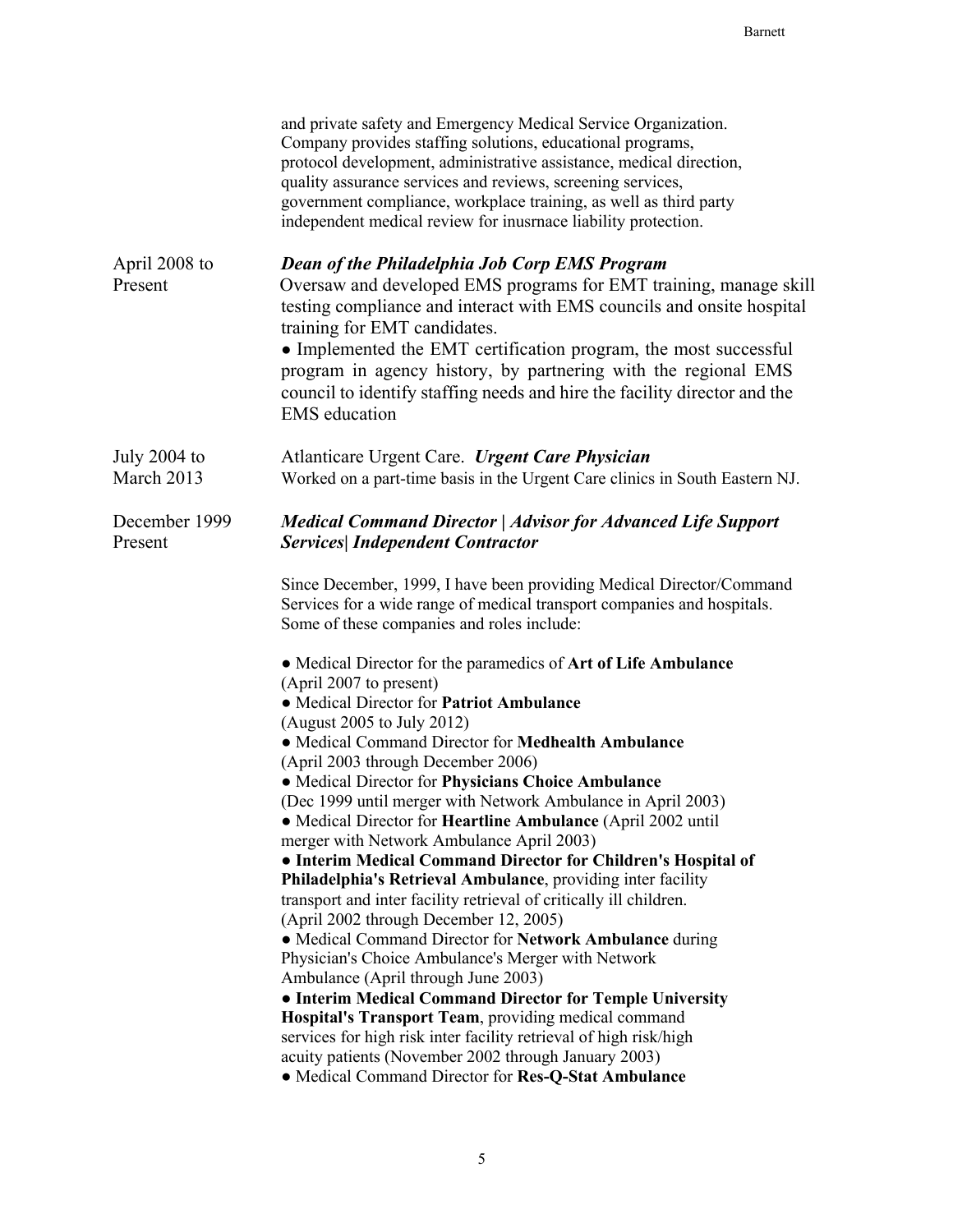|                            | Service<br>(November 2004 until company insolvency July 2005)                                                                                                                                                                                                                                                                                                                                                                                                                                                                                                                                                                                                                                                                                                                                                                                                                                                                                                                                                                                                                                                                                                                                                                                                                            |
|----------------------------|------------------------------------------------------------------------------------------------------------------------------------------------------------------------------------------------------------------------------------------------------------------------------------------------------------------------------------------------------------------------------------------------------------------------------------------------------------------------------------------------------------------------------------------------------------------------------------------------------------------------------------------------------------------------------------------------------------------------------------------------------------------------------------------------------------------------------------------------------------------------------------------------------------------------------------------------------------------------------------------------------------------------------------------------------------------------------------------------------------------------------------------------------------------------------------------------------------------------------------------------------------------------------------------|
| Jan. 1988 to<br>Sept. 1989 | Emergency Medical Services Specialist - Level I.<br>New York City Emergency Medical Services,<br>Queens General Hospital, Tactical Unit. Provided primary emergency care<br>in both medical and trauma situations. Was responsible for all emergency<br>medical care administered by ambulance crew and Emergency Service<br>Units.                                                                                                                                                                                                                                                                                                                                                                                                                                                                                                                                                                                                                                                                                                                                                                                                                                                                                                                                                      |
| Sept. 1987 to<br>Jan. 1988 | Emergency Medical Technician Hunter Ambulance Company.<br>A private ambulance company, supplying primary<br>emergency care to the nursing homes, health care centers, psychiatric<br>centers, and private individuals in the Rockaway, N.Y. area and its<br>vicinities. Responsible for all medical care administered on ambulance, in<br>addition to the safe and effective use of the ambulance and its equipment.                                                                                                                                                                                                                                                                                                                                                                                                                                                                                                                                                                                                                                                                                                                                                                                                                                                                     |
| Honors:                    | • Mount Laurel Emergency Medical Services President's Award for 2018 as<br>Medical Director for Exceptional Contribution and Service<br>• Honored by the American Health Council for Best in Medicine, NJ -2017<br>· Beta Gamma Sigma Inductee<br>• Executive MBA Achievement Award, Class of 2016, for highest GPA<br>•Director's Award, for Outstanding Contribution to the Continued<br>Success of the EMBA Program, 2016.<br>• Rutgers Executive MBA Class of 2016, Award for Outstanding<br>Dedication and Support, September, 2015<br>• 2011 Top 10 Performing Provider in AtlantiCare Physician Group<br><b>Customer Service Survey</b><br>• American Medical Association Physician's Recognition Award with<br>Commendation in Continuing Medical Education Feb 1 2005- Feb 1 2008<br>• American Medical Association Physician's Recognition Award<br>1999, 2002, 2003<br>• Honors in Behavioral Science, Pediatrics, Pediatric<br>Hematology and Oncology, Emergency Medicine,<br>Substance Abuse/Detox, Critical Care/ICU, SUNY HSC.<br>• Honors in Emergency Medicine at Crouse Irving Hospital<br>• Founders Day Award for academic excellence, NYU, 1988.<br>· University Scholars appointment, New York University,<br>1985 - 1989.<br>· Dean's List, New York University. |
| <b>Presentations:</b>      | 1996 Annual Meeting of the Society for Academic Emergency<br>Medicine Primary Speaker for Clinical Practice Paper/Poster Presentation,<br>Docket 403 Nitric Oxide Levels in ED Patients Presenting with Acute Vaso-<br>occlusive Sickle Cell Crisis, Jordan Barnett, MD, Thomas Jefferson University                                                                                                                                                                                                                                                                                                                                                                                                                                                                                                                                                                                                                                                                                                                                                                                                                                                                                                                                                                                     |
| Lectures:                  | <i>Urgent Care versus Emergency Medicine, Lourdes Heart and Healthy</i><br>Living Expo, Haitian Baptist Church, Willingboro, NJ, April 2019                                                                                                                                                                                                                                                                                                                                                                                                                                                                                                                                                                                                                                                                                                                                                                                                                                                                                                                                                                                                                                                                                                                                              |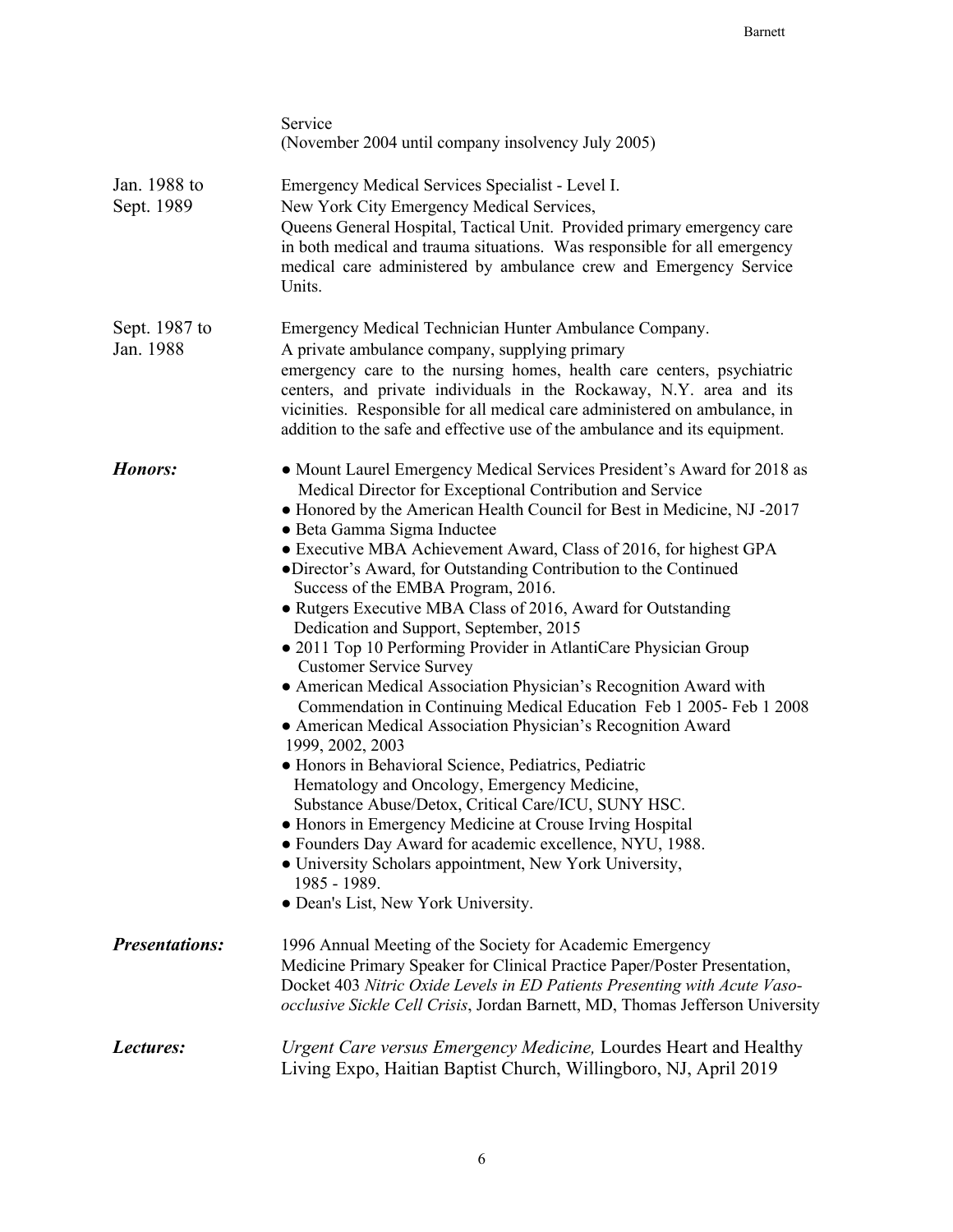| Alternatives to Emergency Department Care, 2018 Gloucester County       |
|-------------------------------------------------------------------------|
| EMS/Rowan University EMS Clinical Education Symposium at the Chamberlin |
| Student Center at Rowan University, in Glassboro, New Jersey            |

*Difficult Airway Management,* 87th Airborne Medical Group December 23, 2015

*EMS Director Panel Participant :* March 2014, Gloucester County EMS/Rowan University EMS Clinical Education Symposium

*Keynote Speaker on the Management of TAZER Injuries:* March 2013, Gloucester County EMS/Rowan University EMS Clinical Education Symposium

*Emergency Respiratory Medicine,* Sponsored by Deborah Heart and Lung Center Pulmonary Medicine Department, held at the Independence Seaport Museum, Philadelphia, PA September 11, 2009

*Alcohol and Poisonings,* Philadelphia EMS Fire Academy, April 2000

*Toxicology - An Overview,* Internal Medicine Residency, Episcopal Hospital, 2000.

*The Emergency Care of the Neonate - Paramedic Management,* National Registry Refresher Course. Sponsored by the Mobile Intensive Care Project Of West Jersey Hospital System, 1999.

*Bites and Burns - Trauma Management,* Family Medicine Residence, West Jersey Voorhees Hospital, 1998

*Toxicology - Poisoning Management,* Family Medicine Residence, West Jersey Voorhees Hospital, 1996

*Managing Crisis Pain in the Emergency Department Setting,* **UMDNJ-** Stratford Osteopathic Medical College, November, 1997, October 1998.

*Faculty Examiner for American Academy of Emergency Medicine Oral* **Appointment** *Board Review Course -* September 21st and 22nd, 2013 Pennsylvania Chapter, American College of Emergency Physicians **Appointment** Oral Board Simulation Course bi-yearly for 1998, 1999, September 2000, March 2001, April 2002, September 2002 4 & 14<sup>th</sup>, April 2003, September 14, 2003, September 11, 2004. *Temple Health System Neurosciences Task Force,* representing Temple East since March, 2003-2004.

## *Research:* Led an investigational Emergency Medicine Heliox study at West Jersey Hospital System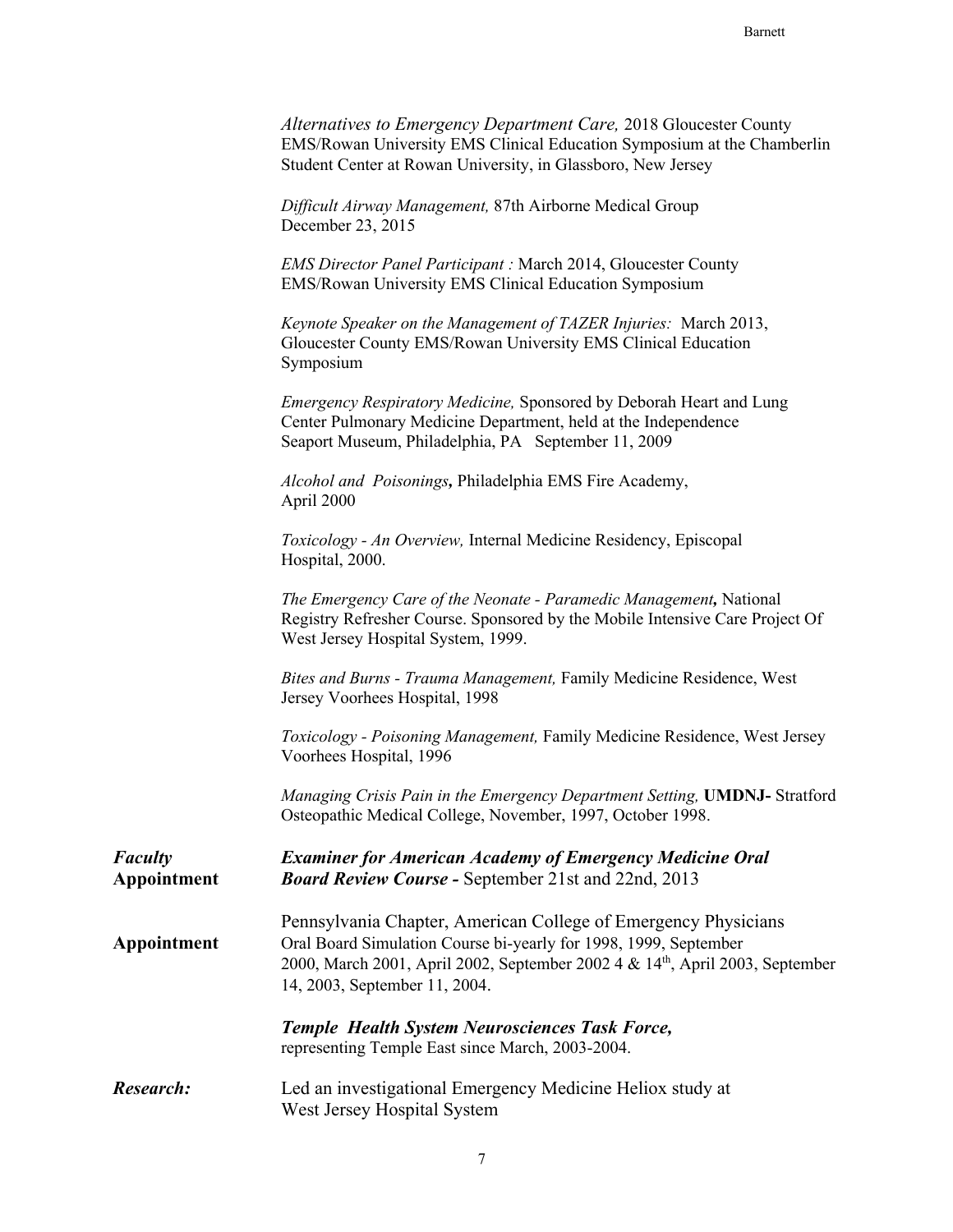|                     | Lopez BL, Barnett J, Ballas SK, Christopher TA, Davis-Moon L,<br>Ma X Nitric Oxide Metabolite Levels in Acute Vaso-occlusive<br>Sickle-cell Crisis, Acad Emerg Med 1996 Dec; 3(12):1098-103                                                                                                                                                                                                                                                                             |
|---------------------|-------------------------------------------------------------------------------------------------------------------------------------------------------------------------------------------------------------------------------------------------------------------------------------------------------------------------------------------------------------------------------------------------------------------------------------------------------------------------|
| <b>Memberships:</b> | • Florida Medical Association<br>• National Association of EMS Physicians<br>• American College of Healthcare Executives<br>• Pennsylvania Medical Society<br>• Participant with The Standard of Care Project.                                                                                                                                                                                                                                                          |
|                     | A grassroots initiative to allow<br>Average emergency physicians to have their voices heard on the legal standard<br>for negligent care, instead of abdicating that job to high paid experts, insurance<br>companies, or government panels. Founder: Mark L. Plaster, MD, JD                                                                                                                                                                                            |
|                     | • Coalition and Center for Ethical Medical Testimony                                                                                                                                                                                                                                                                                                                                                                                                                    |
|                     | The Mission of CCEMT.org is to make honesty and ethicality the <i>sine qua</i><br>non of physicians and others engaged in healthcare who serve as expert<br>witnesses, and to eliminate the ability of unethical experts to testify with<br>impunity in medical-legal matters on the assumption or under any law or<br>regulation that makes such testimony privileged or protected from scrutiny by<br>peers. Membership was active until online group closed in 2008. |
|                     | • Society for Academic Emergency Medicine From 1993-2006                                                                                                                                                                                                                                                                                                                                                                                                                |
|                     | • American College of Emergency Physicians                                                                                                                                                                                                                                                                                                                                                                                                                              |
|                     | • American Academy of Emergency Medicine<br>• American Medical Association – not renewed in 2009                                                                                                                                                                                                                                                                                                                                                                        |
| <b>Activities:</b>  | • Physician Volunteer for Haiti Medical Relief via Azure<br>Nursing College, July, 2019<br>• Consultant and Keynote Speaker for the Burlington County District<br>Attorney's Office regarding the opioid epidemic                                                                                                                                                                                                                                                       |
|                     | • American College of Healthcare Executives<br>• Member of Clown Unit with Crescent Shrine -Shriner's International<br>• Volunteer for New Jersey Medical Reserve Corp, 12/30/08 to Present<br>• Examiner for Pennsylvania National Registry Paramedic Exam Fall 2005<br>• Examiner for Pennsylvania National Registry Paramedic Exam Winter 2005<br>• 2000 - 2005 Member of the Medical Executive Committee at<br>Temple East.                                         |
|                     | • 2000 - 2005 Member of Radiation Safety Committee at Northeastern<br>Hospital                                                                                                                                                                                                                                                                                                                                                                                          |
|                     | • 1997-1999 In charge of Quality Assurance at West Jersey Voorhees<br>Hospital                                                                                                                                                                                                                                                                                                                                                                                          |
|                     | • 1998-1999 Customer Service/Performance Improvement Committee<br>For the Emergency Department at West Jersey Voorhees Hospital                                                                                                                                                                                                                                                                                                                                         |